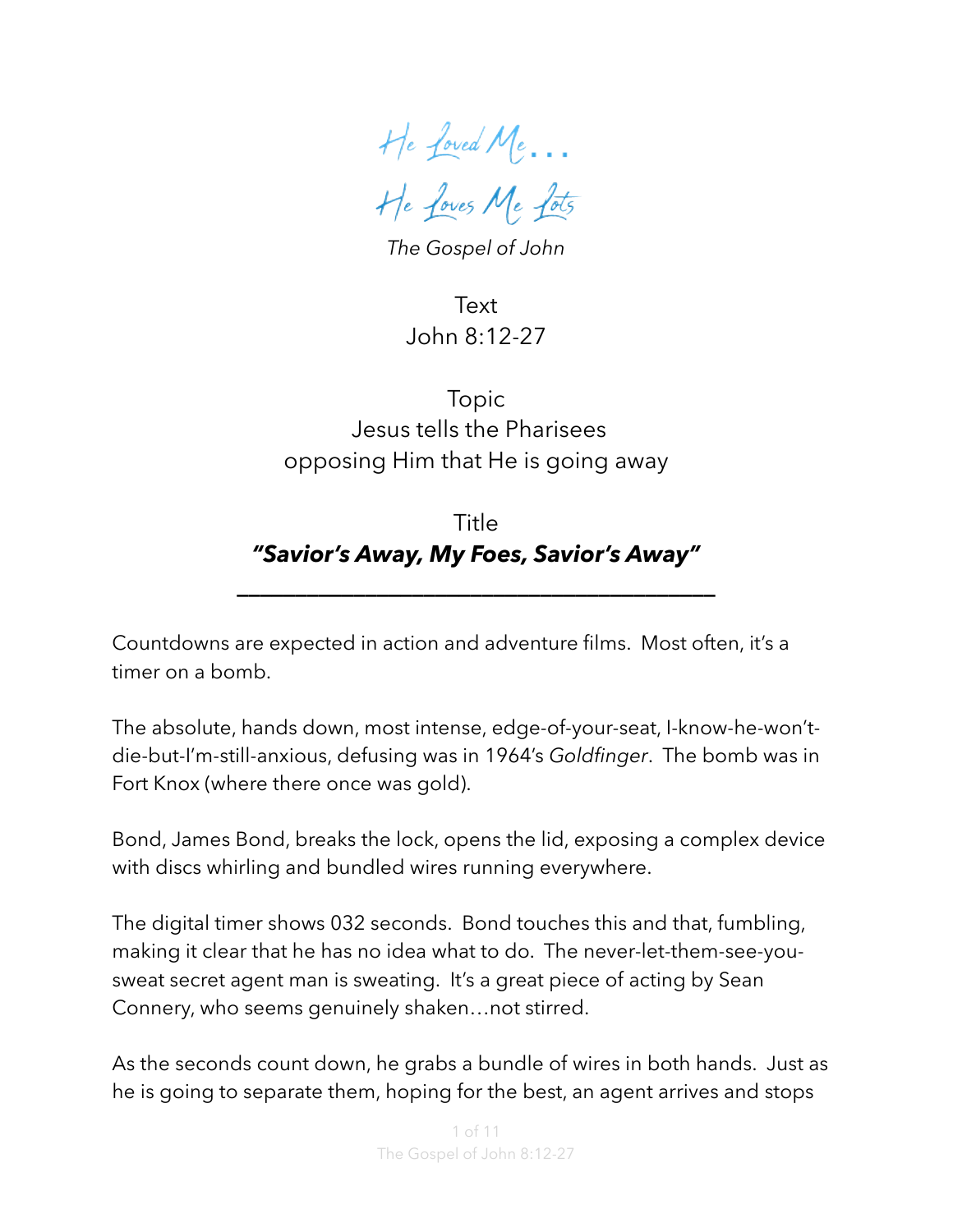him. The agent then reaches over and flips an On/Off switch. The best part: *The timer stops at 007.* 

#### **Time was running out for the Jews to receive the Lord.**

In verse twenty-one we read, "Then Jesus said to them again, 'I am going away, and you will seek Me, and will die in your sin. Where I go you cannot come.' "

### **Jesus would have a similar discussion with His disciples, but with a different outcome.**

On the night of His crucifixion, Jesus told them that He would shortly be returning to His Father in Heaven. To them, Jesus said, "I go and prepare a place for you, I will come again and receive you to Myself; that where I am, *there* you may be also" (John 14:3).

When Jesus ascended into Heaven, Israel missed her opportunity to crown Jesus King of the Kingdom of Heaven on Earth. Not permanently; it was a postponement. We know that Jesus will return in a glorious Second Coming, and when He does, "all Israel will be saved" (Romans 11:26).

We live in the postponement. Believers say "Time's up" because we know that the Lord could return *at any moment* to resurrect and rapture His church from Earth to Heaven. Every heartbeat He waits is just one away from the rapture.

I'll organize my comments around two points: **#1 Time's Up For The Church,** and **#2 The Time Is Now For The 'UnChurched.'** 

## **#1 - Time's Up For The Church (v12-21)**

#### **We are in the Church Age.**

- 1. It will be followed by the seven-year Great Tribulation.
- 2. At the end of the Great Tribulation, Jesus Christ will return to rule the Kingdom of Heaven on Earth for one thousand years.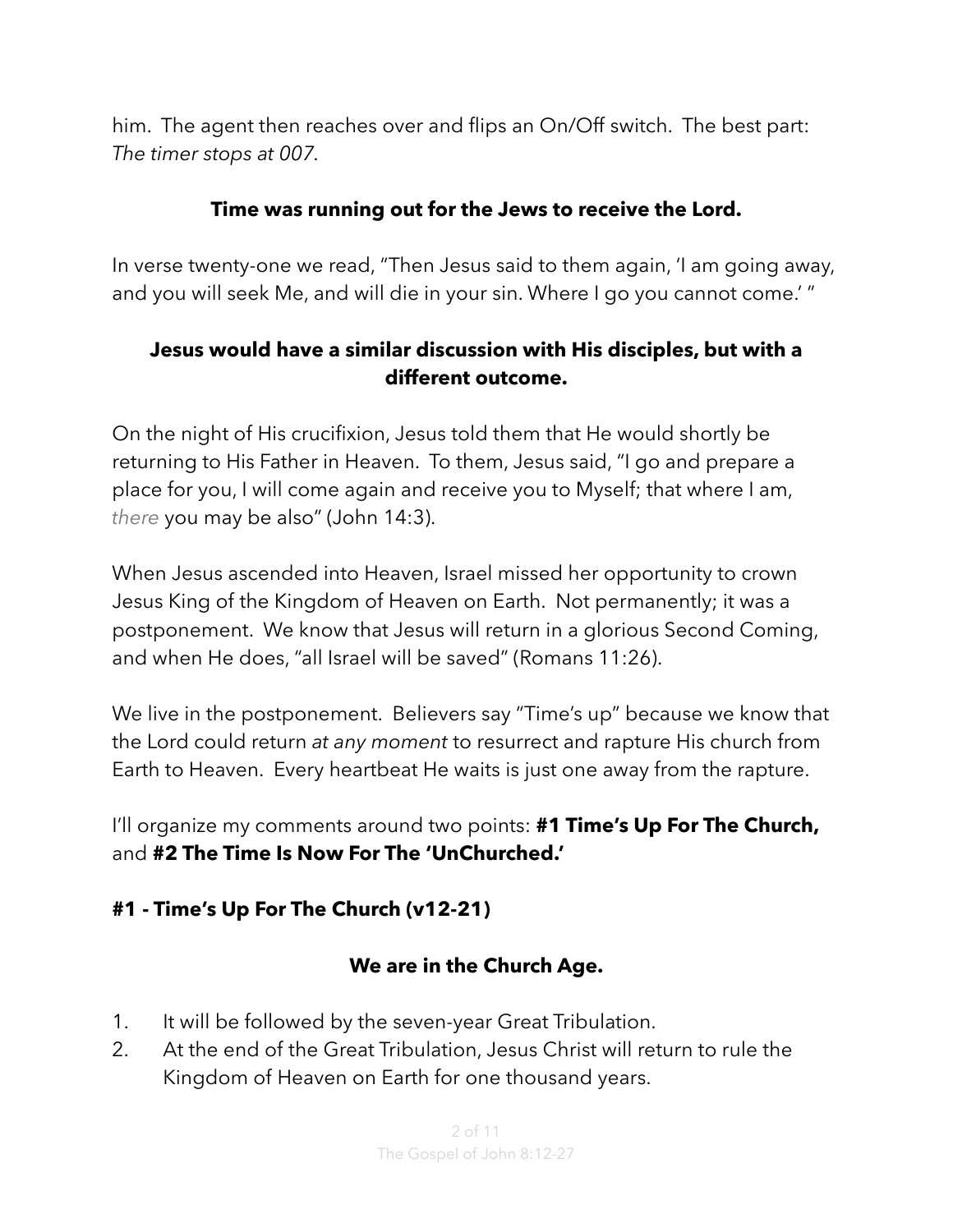- 3. When that millennial reign ends, the final resurrection of the human race will occur.
- 4. An eternity in Heaven awaits believers. An eternity of conscious torment in the Lake of Fire awaits nonbelievers.

The Church Age ends when Jesus returns to resurrect the dead in Christ, and rapture living believers. This coming is presented in the Bible as *imminent*. That is why we live as though 'Time's up.'

Jesus was talking to Jews about the Kingdom promised to them. He was not addressing the church. The church was a mystery revealed later.

Promises specifically made to and about Israel are not for the church, nor are they applicable to other nations.

We can always discern and discover in the text things that apply to believers of every age. God is the same yesterday, today, and forever. The Gospel message is always the same, with salvation being by grace through faith. But we cannot claim what is not ours. BTW: Our blessings are better anyway!

We last left Jesus in the Temple teaching.

Joh 8:12 Then Jesus spoke to them again, saying, "I am the light of the world. He who follows Me shall not walk in darkness, but have the light of life."

I appreciate Boromir's assessment of Mordor. "One does not simply walk into Mordor. Its Black Gates are guarded by more than just Orcs. There is evil there that does not sleep, and the Great Eye is ever watchful. It is a barren wasteland, riddled with fire and ash and dust, the very air you breathe is a poisonous fume."

Is that how you see the world? The reality is much worse. We are born spiritually dead into pitch spiritual darkness.

Jesus came into the darkness and is the "light" source. When you believe Jesus, His "life" that was given *for* you is given *to* you. You receive spiritual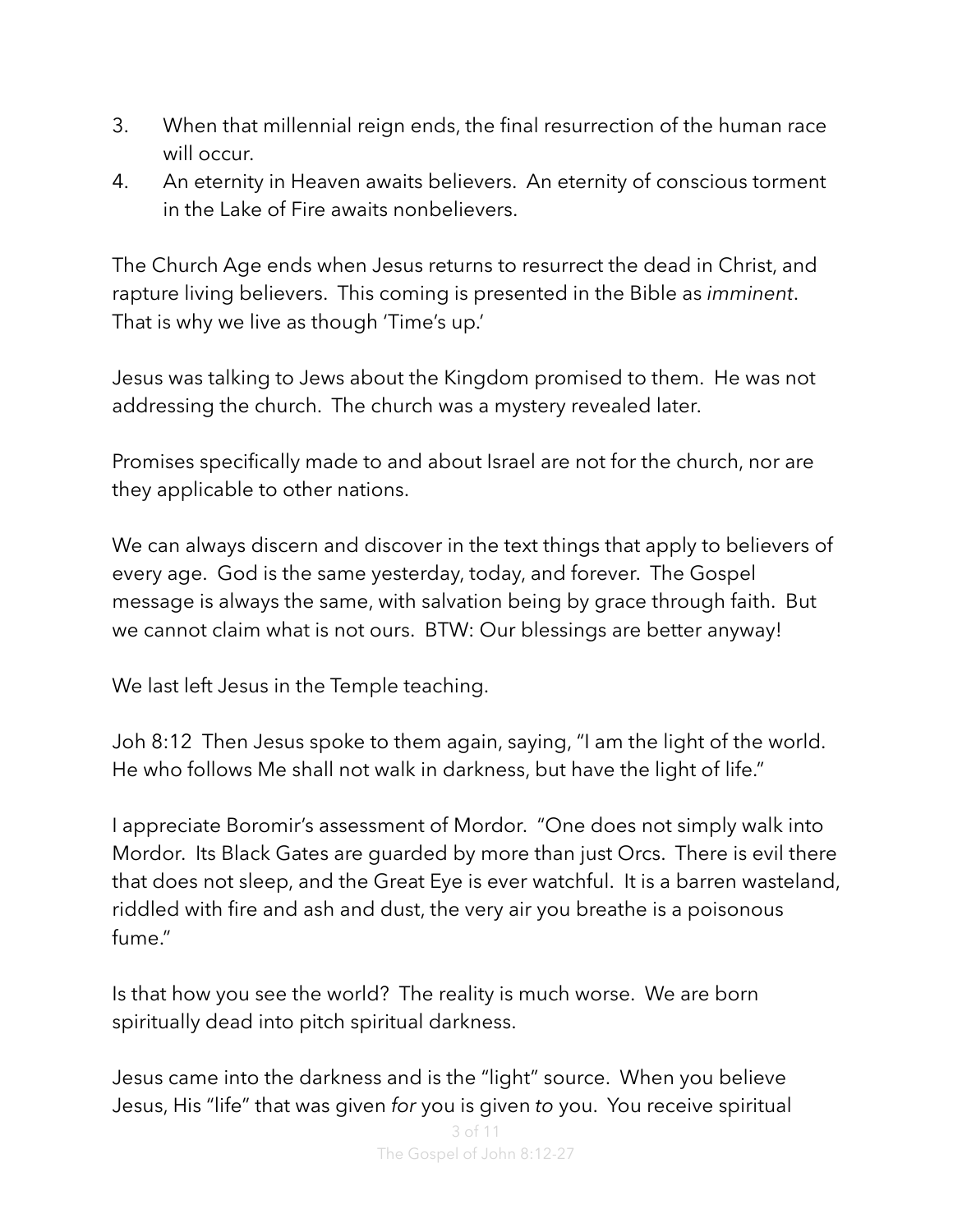sight to successfully navigate darkness.

Joh 8:13 The Pharisees therefore said to Him, "You bear witness of Yourself; Your witness is not true."

Jesus' miracles bore witness He was Messiah. Like lawyers in a legal action, they were excluding His works from evidence.

There is SO much evidence that the Bible is true. Critics want to suppress it. The creation vs. evolution debate, for instance. Evolutionists have done a great job in making people think creationism is based on unscientific leaps of faith. Creationism is the only explanation that fits the scientific findings.

Joh 8:14 Jesus answered and said to them, "Even if I bear witness of Myself, My witness is true, for I know where I came from and where I am going; but you do not know where I come from and where I am going.

The testimony of Jesus would hold greater prominence than that of a mere man because He had been for eternity in Heaven. Jesus isn't another wise man who established a religion. Guys like Joseph Smith "bore witness of themselves." Jesus was and is God. We have a Savior Who transforms us, not a usurper who wants to reform us.

Joh 8:15 You judge according to the flesh; I judge no one. Joh 8:16 And yet if I do judge, My judgment is true; for I am not alone, but I *am* with the Father who sent Me.

Jesus *does* judge, but not as they did, in the flesh by human wisdom.

The Pharisees lived "according to the flesh," entirely by outward rules, rites, diets, and days. Their evaluation was always firmly grounded in fleshly, i.e., human, wisdom. C.S. Lewis said, *"You cannot make men good by law."*

The Pharisees started spiritual. They deteriorated to the sad condition we see in the New Testament.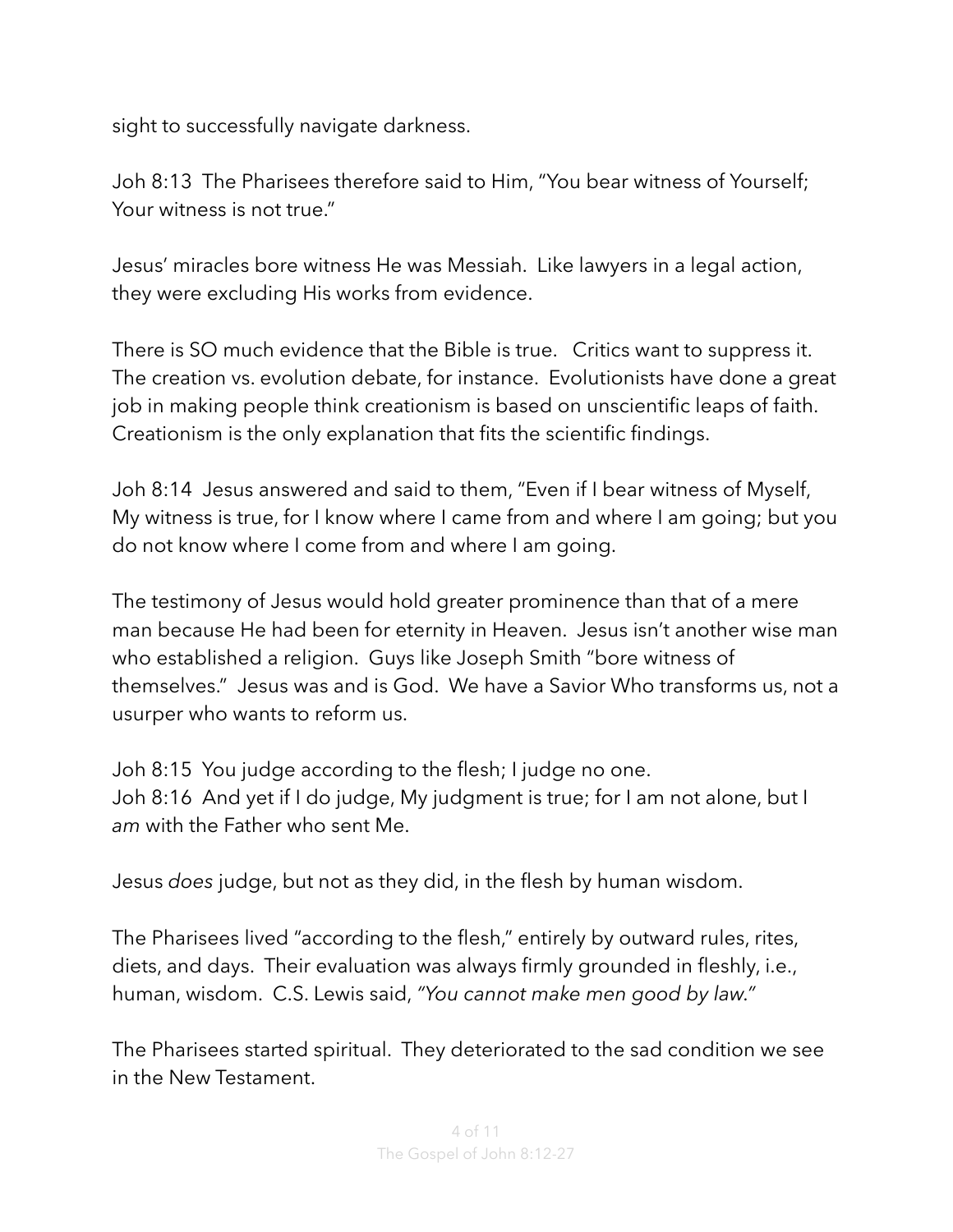Christians in the Church Age begin in the Spirit but can deteriorate to attempt walking with Jesus in the flesh, i.e., in their strength. John Wesley writes, "If, after having renounced all, we do not watch incessantly, and beseech God to accompany our vigilance with His, we shall be again entangled and overcome."

"I *am* with the Father" should read, "I with the Father," emphasizing working together. Jesus claimed that He did only what His Father told Him to do, and said only what His Father told Him to say. The two of them constitute a single omniscient and omnipotent testimony.

Joh 8:17 It is also written in your law that the testimony of two men is true. Joh 8:18 I am One who bears witness of Myself, and the Father who sent Me bears witness of Me."

It was God's Law and there was nothing wrong with it. They had made it theirs by adding and subtracting from it.

The Pharisees became 'law-bound.' Jesus one day said, "Woe to you, teachers of the law and Pharisees, you hypocrites! You give a tenth of your spices - mint, dill and cumin. But you have neglected the more important matters of the law justice, mercy and faithfulness. You should have practiced the latter, without neglecting the former (Matthew 23:23).

Joh 8:19 Then they said to Him, "Where is Your Father?" Jesus answered, "You know neither Me nor My Father. If you had known Me, you would have known My Father also."

Jesus meant His Heavenly Father. Their thoughts could not rise above the flesh. They thought of His earthly father. Their question was peppered with derision. Later in the chapter, we will see them more openly accuse Jesus of being the illegitimate son of Joseph.

The smartest, most articulate, naturally talented religious men, the Pharisees, practicing the one, true religious system on Earth, written by the finger of God, given to the most humble man who ever lived…**Did not know God.**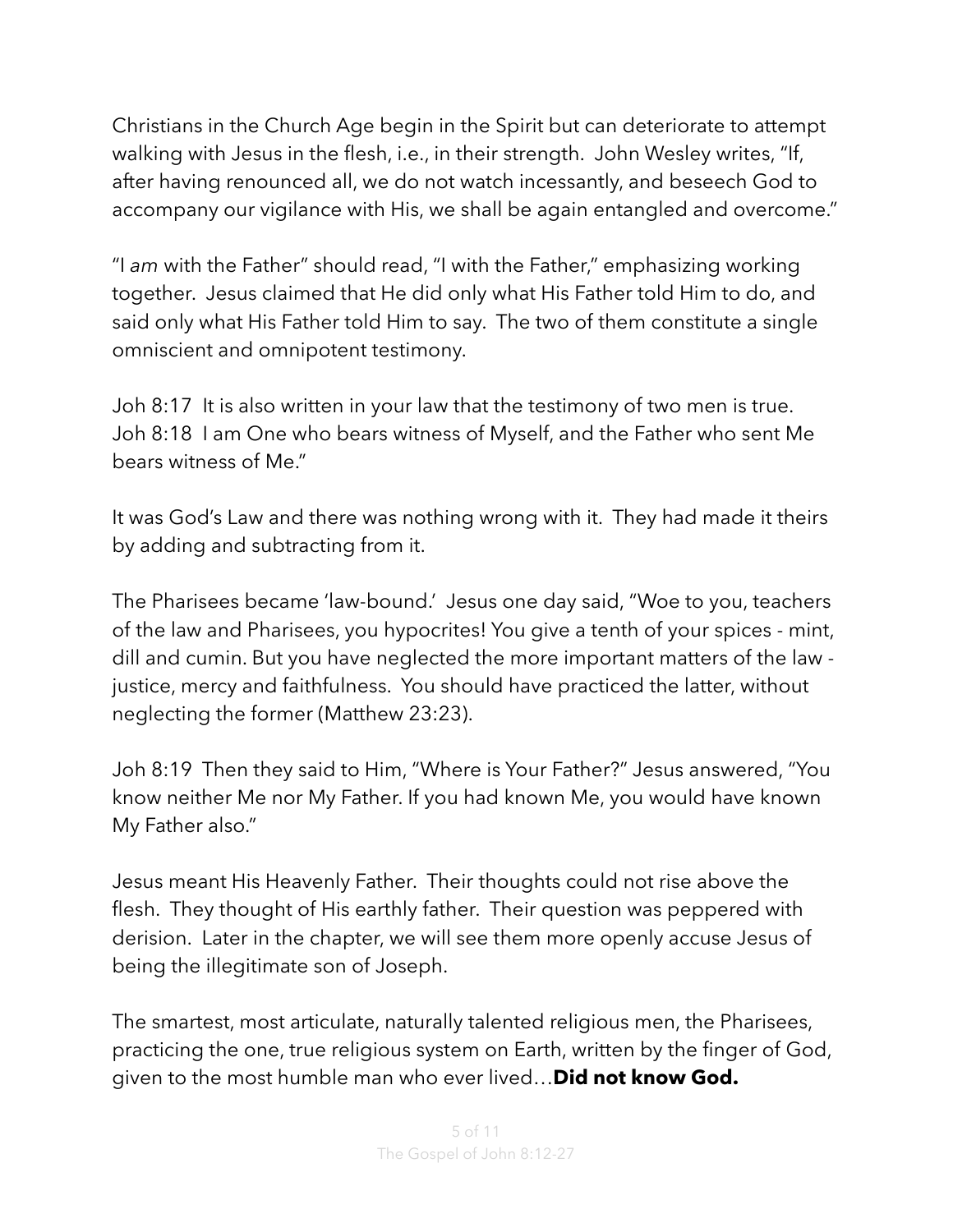For all of their study, and self-righteous discipline, they did not realize that their Scriptures were about Jesus.

Don't forget Jesus while reading your Bible. It is easier to do than you might think. We discover His promises and principles and precedents. So much so that we are always rushing to the next book with its program to be more spiritual. Hopefully, I won't hurt anyone's feelings by saying this, but you do not need to pray *The Prayer of Jabez* to break through to the 'blessed life.' **Pray your prayers.**

Joh 8:20 These words Jesus spoke in the treasury, as He taught in the Temple; and no one laid hands on Him, for His hour had not yet come.

Jesus liked to teach in the treasury. It was there He called attention to the poor widow who put in two mites (Mark 12:43-44). Maybe it had good acoustics. One of the Bible dictionaries notes, "The inner area of the Temple contained three courts. The easternmost court was the Court of the Women, and it contained the Temple treasury where people donated their money." Jesus taught in a place where women could hear.

The Father protected Jesus from arrest until His hour to be crucified came. This plan of God to redeem and restore creation cannot fail. His future will come to pass.

Joh 8:21 Then Jesus said to them again, "I am going away, and you will seek Me, and will die in your sin. Where I go you cannot come."

Jesus would return to Heaven, leaving the Jews awaiting their Kingdom.

Is it cruel that they will "seek" Jesus but not find Him? Jesus wasn't describing a sincere seeking. Once they eliminated Jesus, they would "seek" a Messiah that better fit their desires.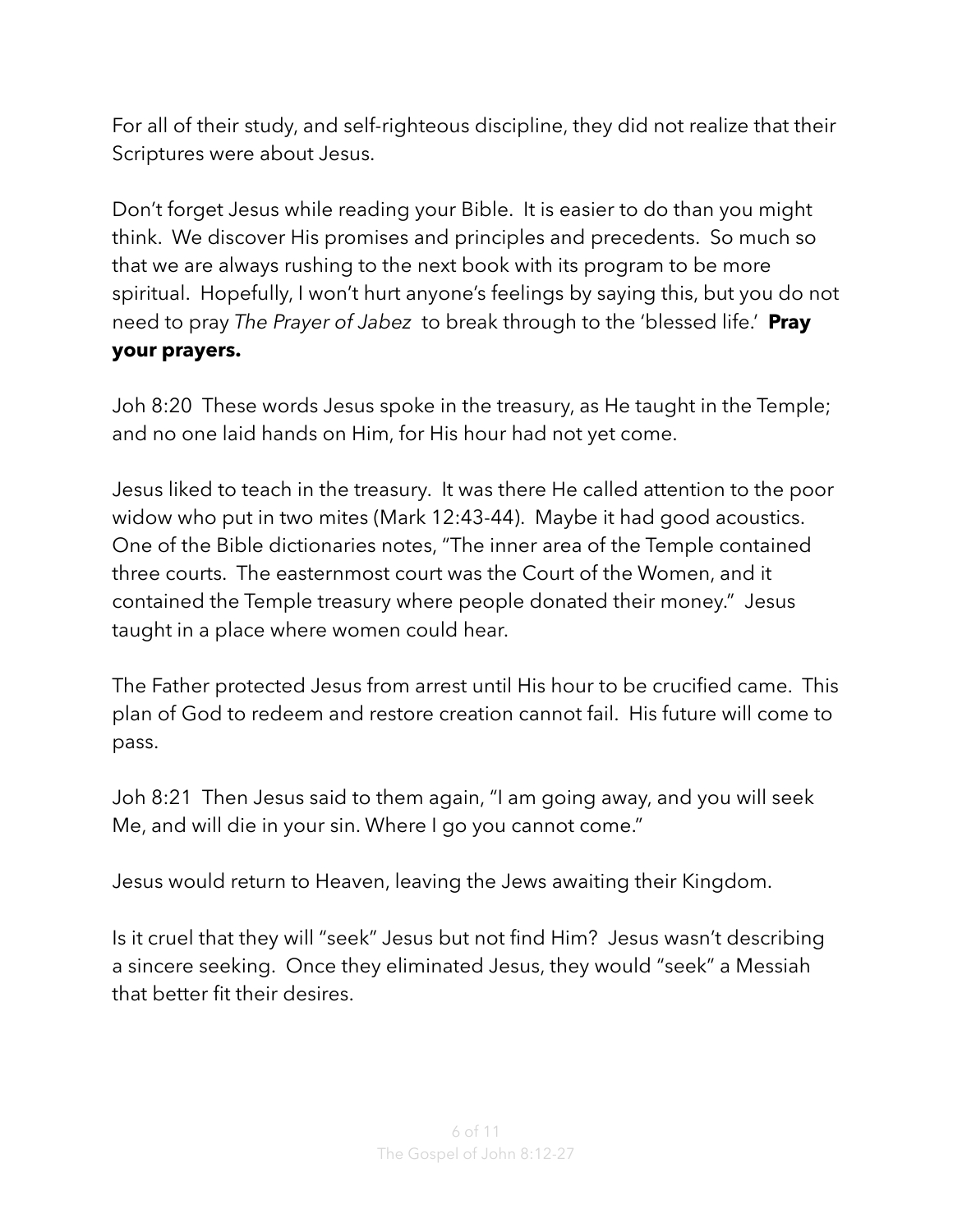The Jews were like Javert in *Les Misérables,* merciless in their<br>application of the Law. Jesus has shown us that grace and m<br>not only consistent with the Law, they are governors of the La<br>that it produces the result God i application of the Law. Jesus has shown us that grace and mercy are not only consistent with the Law, they are governors of the Law to see that it produces the result God intends - Salvation.

The episode in the previous verses of chapter eight about the woman caught in adultery can be a humbling example for us. Yes, of course, she deserved to be stoned, as the Law commanded. Without violating the Law, Jesus extended grace to her. She was saved and sent to "Go and sin no more."

Christians tend to default to the Law. It's safe. But is it grace? Law and grace are *not* incompatible. We divide them, whereas God unites them.

## **#2 - The Time Is Now For The 'UnChurched' (v22-27)**

The unchurched nonbelievers. They are not spiritual members of the body of Jesus.

If you are a believer, you *are* a member of the body of Jesus on Earth. Tragically, it has become popular for believers to quit the local church. We can call them the Forsakers.

The apostle Paul wrote, "If the foot should say, 'Because I am not a hand, I am not of the body,' is it therefore not of the body? And if the ear should say, 'Because I am not an eye, I am not of the body,' is it therefore not of the body? If the whole body *were* an eye, where *would be* the hearing? If the whole *were* hearing, where *would be* the smelling. But now God has set the members, each one of them, in the body just as He pleased (First Corinthians 12:15-18).

## **It is as absurd to think you don't need to belong to a local church as it is to think you don't need certain members of your body.**

Joh 8:22 So the Jews said, "Will He kill Himself, because He says, 'Where I go you cannot come?' "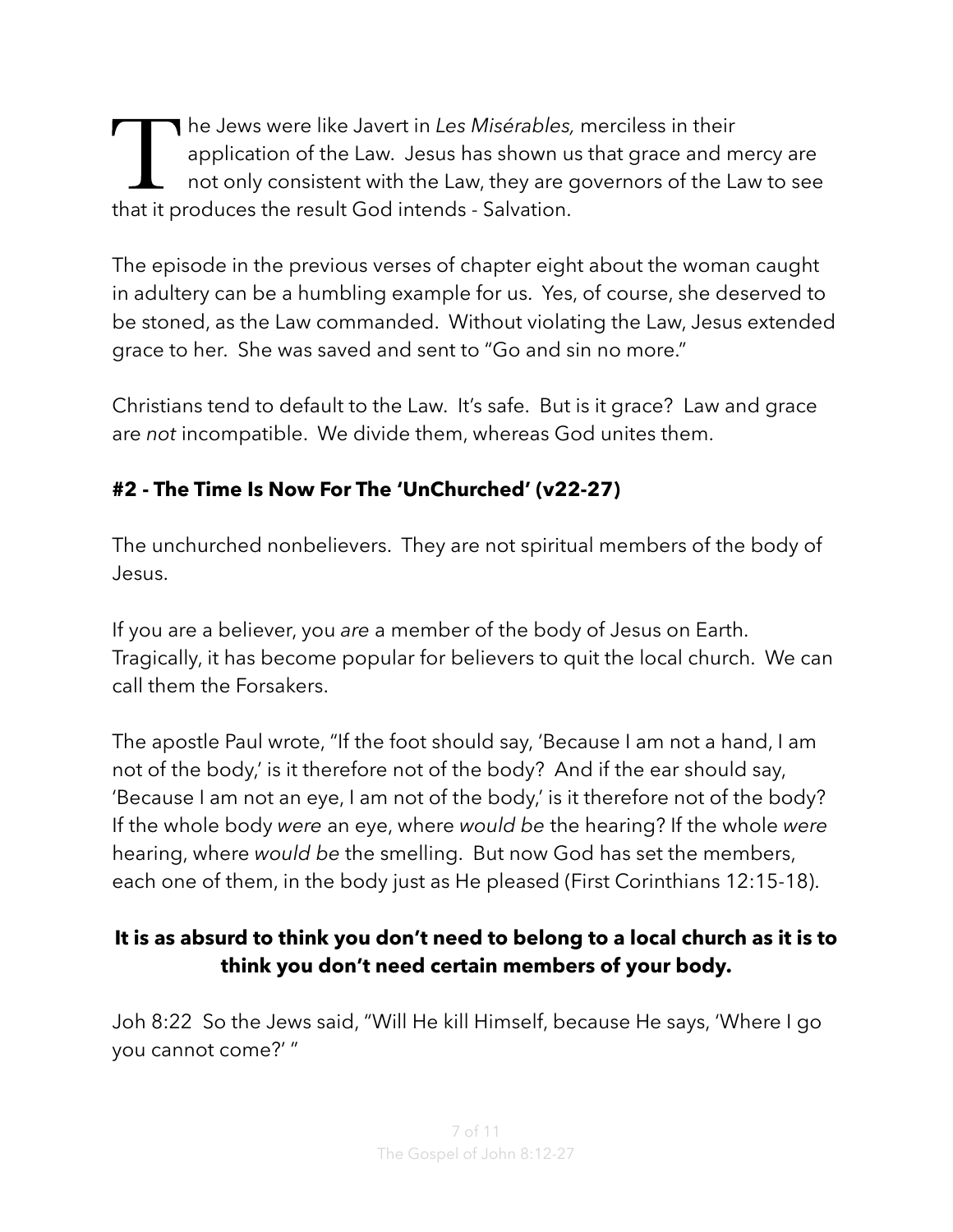Jews thought that their chosen status meant a free pass into Heaven when they died. When Jesus said He was going where they could not come, they assumed He meant Hades.

He would not take His life by suicide; He would give His life in submission, as a sacrifice, as our substitute.

Suicide is not the unpardonable sin of blaspheming God the Holy Spirit. If your question is, "Can a Christian who commits suicide go to Heaven?", *you've answered it by identifying them as Christian.* 

Joh 8:23 And He said to them, "You are from beneath; I am from above. You are of this world; I am not of this world.

Joh 8:24 Therefore I said to you that you will die in your sins; for if you do not believe that I am *He,* you will die in your sins."

No one else has ever, or will ever, be God in human flesh. You understand, don't you, that you and I will be raised or raptured in a glorified human body? We will never be gods.

You will "die in your sins," unless you believe Jesus is Who He says He is.

Joh 8:25 Then they said to Him, "Who are You?"

Impossible to hear the inflection in their question. It's probably safe to say that they were being argumentative. This is a "Who do you think you are."

Joh 8:25 … And Jesus said to them, "Just what I have been saying to you from the beginning.

Author Steven King spends months and even years writing his opening sentences.

Jesus used the phrase, "from the beginning." There are two great "beginning" sentences in the Bible, the greatest opening sentences ever written: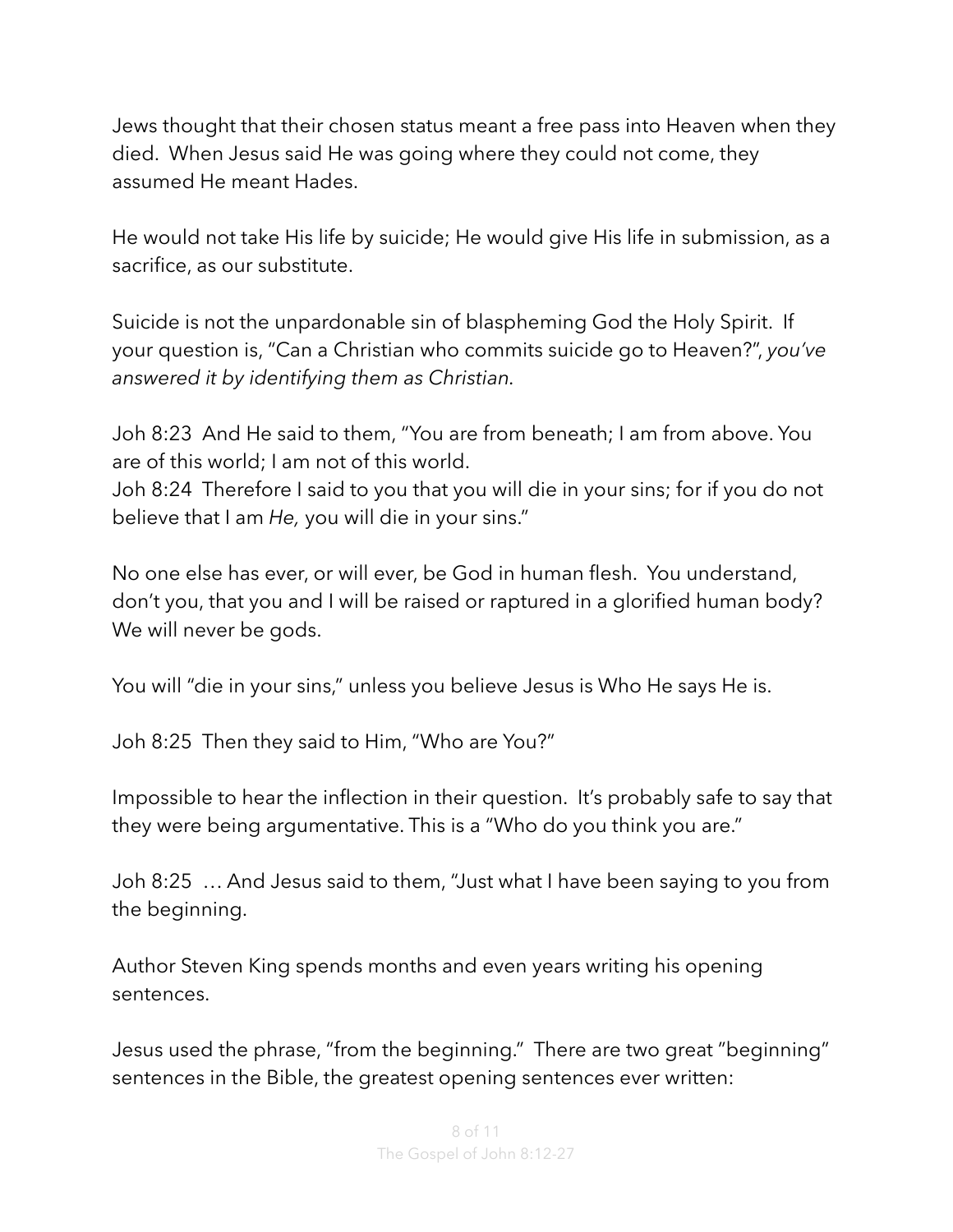- **EXACTE A** Genesis 1:1 In the beginning God created the heavens and the earth.
- John 1:1 In the beginning was the Word, and the Word was with God, and the Word was God.

Jesus wasn't merely present, at creation, as a spectator. He was not the first thing created. *He is the Creator.* 

Joh 8:26 I have many things to say and to judge concerning you, but He who sent Me is true; and I speak to the world those things which I heard from Him."

He could have said more, judged more, but He limited Himself to His Father's will. Don't get the impression that Jesus wanted to do things that His Father would not allow. They were never in any disagreement.

One of the most asked questions is, "How do I know God's will for my life?"

### **God's will for you is mostly spelled out in His Word.**

For instance, the apostle Paul wrote,

[1Th 4:3](verseid:52.4.3) For this is the will of God, your sanctification: that you should abstain from sexual immorality

- The passages regarding husbands, wives, and children reveal God's will for marriage and family.
- There are passages about your job and your work ethic.
- The Bible reveals how to handle your finances.

I mentioned the Forsakers. You find God's will for them in the Book of Hebrews: "And let us consider one another in order to stir up love and good works, not forsaking the assembling of ourselves together, as *is* the manner of some, but exhorting *one another,* and so much the more as you see the Day approaching" (10:24-25).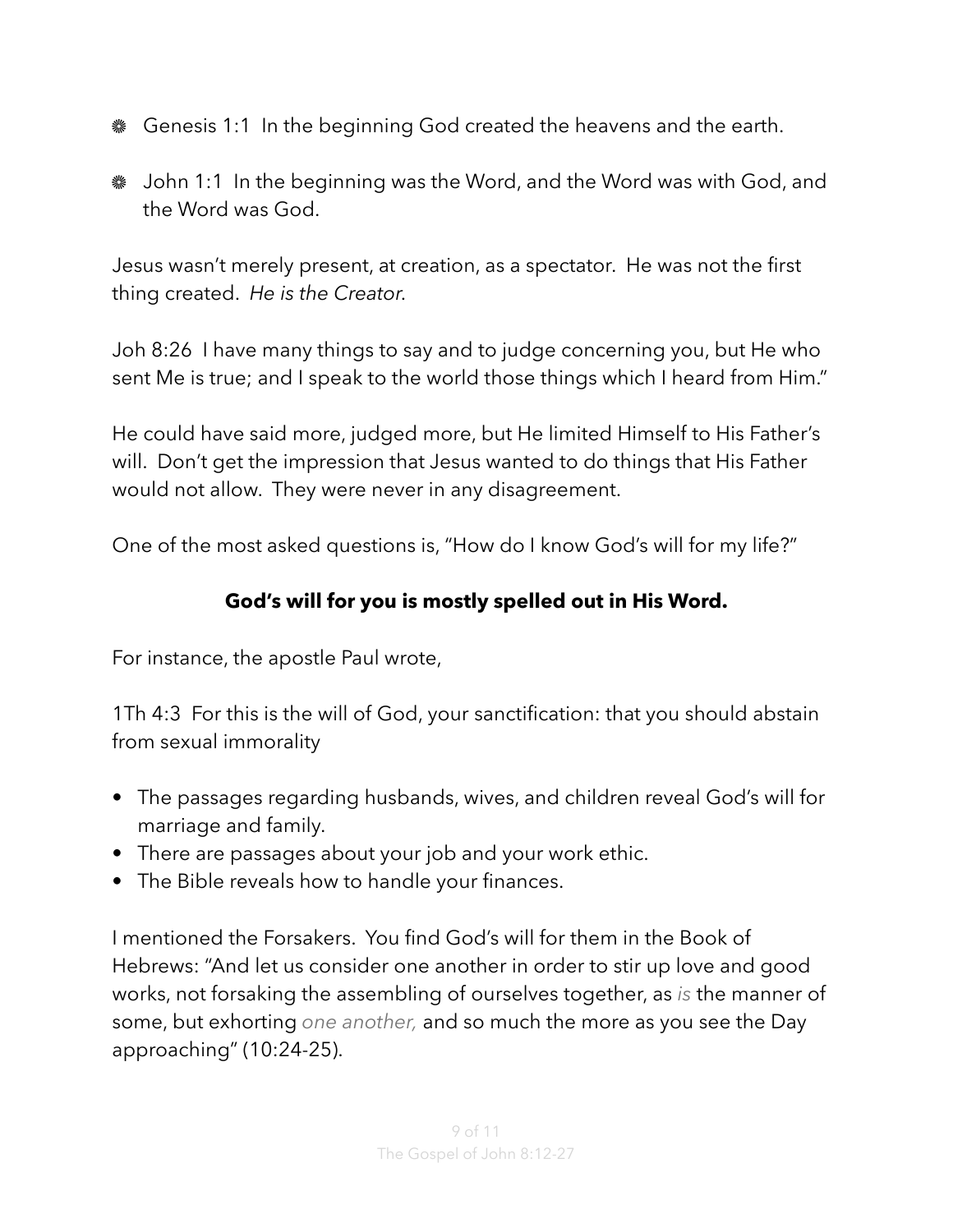Austin Fisher tweeted, "The Bible talks about God's will a lot. Interestingly, the Bible does not tell us to \*seek\* God's will, but to \*do\* God's will. Why? Because whereas we often assume we don't know God's will & so need to seek it, *the Bible mostly assumes we do know God's will & just need to do it."*

Joh 8:27 They did not understand that He spoke to them of the Father.

William MacDonald pointed out, *"Previously when the Lord Jesus claimed to be the Son of God, they had realized He was claiming equality with God the Father. But not so anymore."*

The more they rejected Jesus, the more confused they were becoming. Their flesh was getting harder to keep at bay. They wanted to kill Jesus, and by the time they maneuvered His crucifixion, they were wicked and hellish murderers who led the crowds to say, "His blood be on us, and on our children" (Matthew 27:25).

The time is always "now" for nonbelievers. "Today, if only you would hear his voice, Do not harden your hearts" (Psalm 95:7–8).

Here is one of those quotes, by William Booth, that stabs the heart: *"Can we go too fast in saving souls? If anyone still wants a reply, let him ask the lost souls in Hell."*

The Bulletin of the Atomic Scientists was founded in 1945 by Albert<br>Einstein and scientists who helped develop the first atomic weaport<br>the Manhattan Project. Two years later they created the Doomsday<br>Clock It uses the ima Einstein and scientists who helped develop the first atomic weapon in the Manhattan Project. Two years later they created the Doomsday Clock. It uses the imagery of apocalypse (midnight) and the contemporary idiom of nuclear explosion (countdown to zero) to convey threats to humanity and the planet. The Clock has become a universally recognized indicator of the world's vulnerability to catastrophe from nuclear weapons, climate change, and disruptive technologies in other domains. In March 2022, the Science and Security Board released a new statement in the wake of Russia's invasion of Ukraine.

**It is 100 seconds to midnight on the Doomsday Clock.**

10 of 11 The Gospel of John 8:12-27